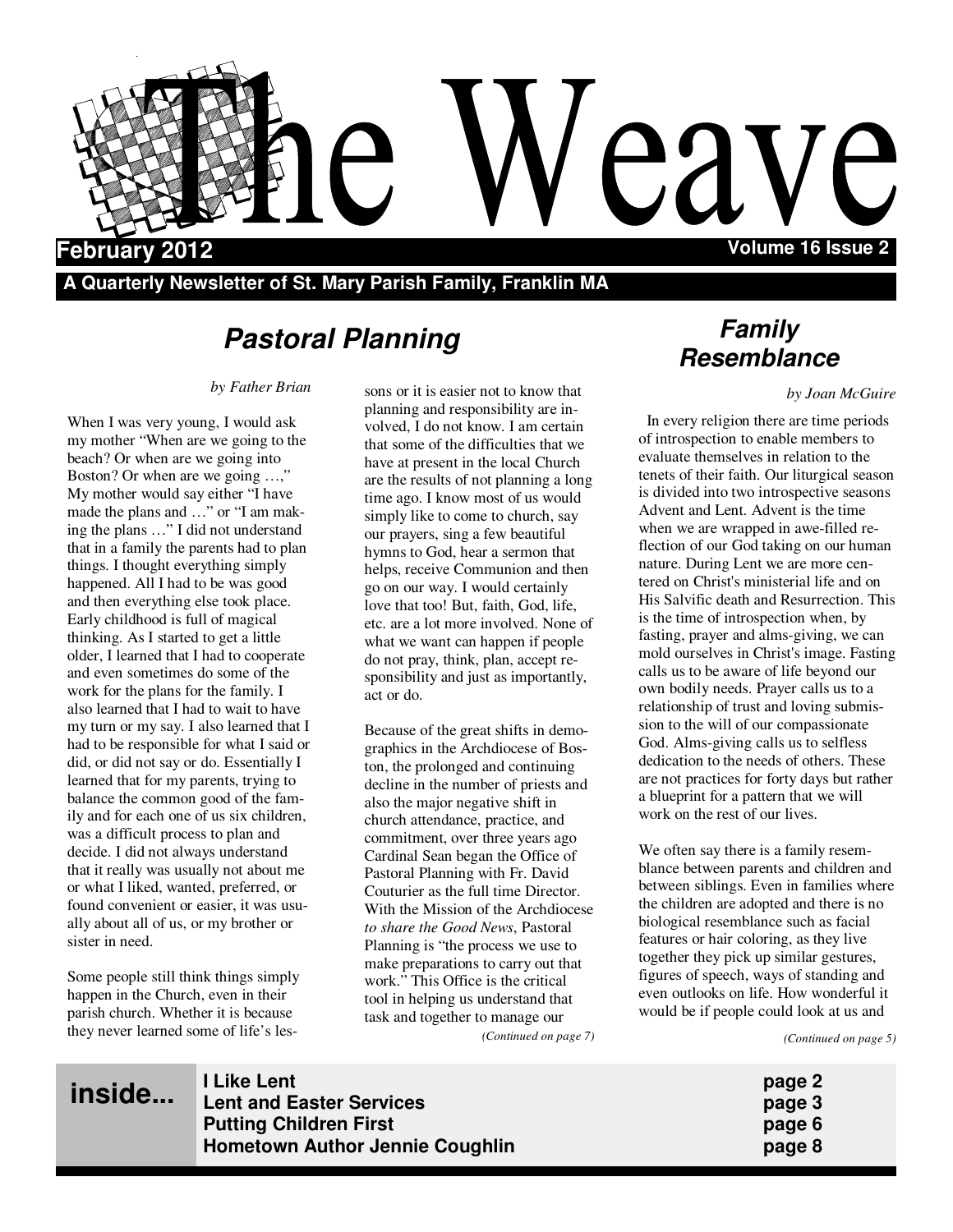## **I Like Lent!**

#### *by John M. Ristaino*

I like Lent! Lent is much like gardening. As Lent begins it is time to repair the earth and soil of our spiritual gardens from the ravages of fall and winter. As Lent ends and Easter appears it is time to enjoy the flowering bounty of the work and effort that was put into preparing for its arrival in our hearts and souls.

The kiss of the sun for pardon, The song of the birds for mirth, One is nearer God's heart in a garden Than anywhere else on earth. ~Dorothy Frances Gurney, "Garden Thoughts"

This poem by Dorothy Frances Gurney really strikes a chord with me as I look forward to Lent. It is deep in the darkened heart of winter as I write this article. Christmas, although just recently passed, seems like ancient history. The days do grow longer but the chill grows daily. Where is the joy of Easter? It awaits like the barren frozen earth awaits the warmth of Spring.

Lent starts in late February this year. Ash Wednesday always makes me glad as I know it is the harbinger of Easter. As a gardener, Ash Wednesday heralds to me the first day of spring when I can begin to tend my garden. Lent is like the start of the gardening cycle. Lent allows us to start by clearing away all the pain, hurt, and dead aspects of our lives and spiritual beings.

The Weave



Published quarterly (February, April, August (February, April, August and November) by Saint Mary Parish, Franklin MA

Contributing Editors:

Parish Publishing Publisher Father Brian Manning<br>Editor Joan McGuire Joan McGuire Karen Ackles Grace Bower Paula Coughlin Katherine Ginnetty Nan Rafter

John Ristaino John Ristaino Ristaino

Lent starts and challenges us, as the left over dead stems in the garden do each spring in the garden. Lent is the time of year to clear away all the dead aspects of our Faith. It is time to apologize to those who we have wronged and to forgive those who have wronged us. Lent includes a healthy supply of "I am sorry." Lent also calls for us to give and to receive the message "you are forgiven." Such statements and sentiments from the heart allow us to get to the part of gardening where we can rough up the soil.

Lent continues and with the dead remnants of last year's garden pulled away, we can kneel down and begin to till the soil as life warms as a result of our forgiving ourselves and others. On our knees tilling the soil reminds us to pray daily for the joys of Easter. Perhaps our Lenten tilling and toiling involves attending a daily Mass or two during the week, visiting the sick, participating in the weekly Stations of the Cross, saying extra prayers, preparing meals for the unemployed or sick, or receiving the sacrament of reconciliation. The more we do, the richer the soil of our soul becomes. Lent rolls on and with the soil tilled, it is now time to plant.

We plant words of kindness and perform random acts of kindness as Lent unfolds. Our garden is planted with the extra love we show others. The understanding we give others who disagree with us is part of the love we plant. It is time to keep the garden weeded by examining our hearts. We weed out unkind thoughts, malicious words and gossip.

Then Lent evolves into Holy Week. Our spiritual backs are sore from the work and our spiritual hands are blistered and cracking from the tilling and weeding. Though we have worked hard, and feel it in our back, hands and knees, our heart is gladdened. There is a sense of euphoria looming. Lent was a lot of work. Holy Week is upon us and the garden appears ready. Will it ever bloom? Yes! Yes, our spiritual garden breaks forth in bloom on Easter. The Easter Triduum is *(Continued on page 4)* 



# **Families' Corner**

#### *by Katherine Ginnetty*

For this issue of the Weave, I am reprinting the *Easter Story Cookie* recipe parishioner Lisa Buccella shared with me ten years ago. The cookies are prepared Holy Saturday evening and left in the oven overnight. On Easter morning the oven is opened, echoing the opening of the risen Christ's tomb. The Scripture readings listed at the end of the recipe may be read in stages along with the baking preparation steps.

Ingredients: 1C whole pecans; 3 egg whites; 1 tsp vinegar; pinch of salt; 1C sugar.

To illustrate the Easter story, each of the ingredients symbolizes something: eggs represent life, vinegar represents the bitterness of sin, salt represents the tears shed by Our Lady; the white color of the peaks represents purity and the broken nuts stand for the rocky tomb.

Preheat oven to 300 degrees. Place pecans in a zipper baggie and break them into small pieces. Put 1tsp vinegar into a mixing bowl. Add egg whites to the vinegar. Sprinkle the salt into the bowl. Add 1C sugar. Beat with mixer on high speed for 12-15 minutes until stiff peaks are formed. Fold in the broken nuts and drop by teaspoon onto wax-paper covered cookie sheet. Put the cookie sheet in the oven, close the door and turn the oven off.

The recipe suggests having children who are helping with the baking seal the oven door with tape to remind them how Jesus' tomb was sealed by the authorities. In the morning open the oven and notice the cracked surface of the cookies. Take a bite. The cookies are hollow, just as Jesus' tomb was empty on Easter morning. He has risen!

Readings: John 19:1-3, John 19:28-30, John 19:10-11 ; Luke 23:27; John 3:16; John 3: 1-3; Matthew 27: 57-60, 65-66; John 16:20 and 22. Easter morning reading: Matthew 28:1-9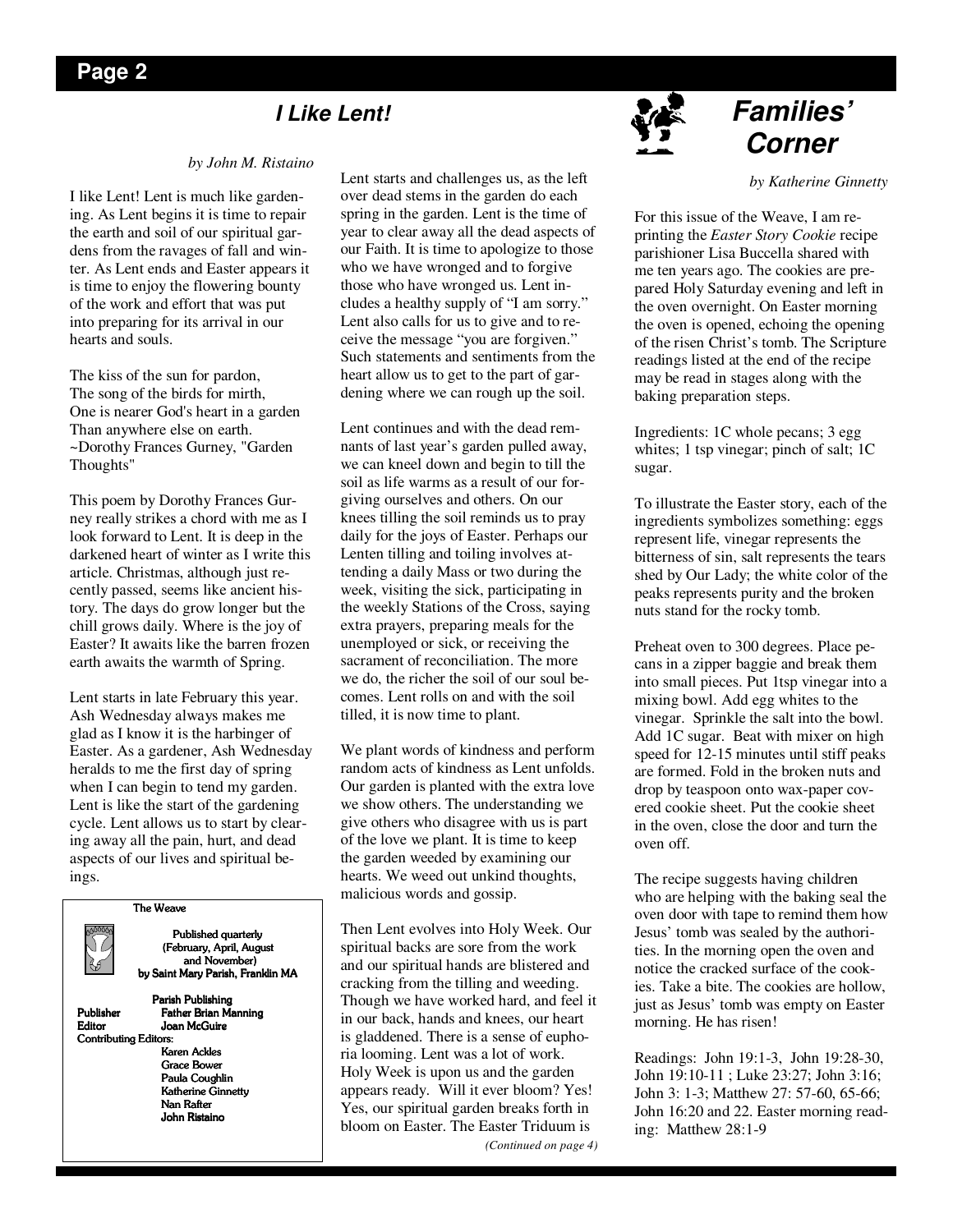# **Appreciated**

*by Joan McGuire* 

Two of our young parishioners, Samantha Moccia and Grace Bower have contributed articles in the last two editions of The Weave.

Last edition Samantha Moccia wrote about her experiences volunteering at a local homeless shelter.

In this issue we have Grace Bower's thoughts about her experience in Religious Education's very successful safety program for our students.

Both of these writers expressed their thoughts wonderfully and are an asset to The Weave.

We encourage other young people who have an interest in writing to consider submitting articles relevant to the parish for future editions of The Weave. For example, an article about helping out at the St. Rocco Festival could be submitted for the edition that comes out just before the feast.

We are looking for articles that touch on faith experiences within the parish.

As with all newsletters, the decision to publish an article depends on time sensitivity and space availability. Articles should be no longer than 200-300 words.

All articles should be sent electronically with The Weave in the subject line to parishpublishing@stmarysfranklin.org.

The deadlines for the upcoming issues are: Easter/Pentecost - April 20th; St. Rocco - July 2nd; Advent - October 29th.



**Lenten and Easter Liturgical Celebrations** 

**Ash Wednesday February 22nd Mass with distribution of ashes 7am, 7:30pm** 

**Prayer Service with distribution of ashes 12:10pm, 4pm** 

**Daily Mass Mon. - Fri. 7am, 5:15pm Saturday 8am** 

**Confession February 29th March 7th, 14th, 21st, 28th April 4th 6:30-8pm** 

**Stations of the Cross Fridays after the 5:15pm Mass** 

> **Holy Thursday April 5th Morning Prayer at 7am Mass at 7:30pm**

**Good Friday April 6th Morning Prayer at 7am Stations of the Cross at 3pm Good Friday Service at 7:30pm** 

> **Holy Saturday April 7th Morning Prayer at 7am Easter Vigil at 7:30pm**

**Easter Sunday April 8th Masses: 7:30am, 9am, 10:30am, 12 noon** 



# **View From the Pew Young Writers**

*by Joan McGuire* 

The Call to Serve

These days whenever we turn on the news we hear political hopefuls maligning their opponents, and spending thousands of dollars misconstruing the actions and intentions of other members of the same party all in the name of serving their country.

Lent is a time for us to review our Baptismal call to serve. Instead of high tension activities, critical judgments of others, and elaborate agendas we are called to deep quiet. By our Baptism, Peter tells us we are invited to be a royal and priestly family. Within this initial call there are many other personal calls during the passage of our lives. God's expectation for us far exceeds our wildest imagination. We are called to be His prophets. A prophet is a conduit through which God acts at any given place and in any given time. To do this the prophet must be quiet, always listening to the Spirit of God. The circumstances will be different but the work is in general the same "by kindness and compassion to help the people they meet to find peace in the nitty-gritty of their lives." A prophet is not called to be successful but to be faithful. God always makes up the difference.

In Scripture our prophetic models - Mary, Joseph, John the Baptist and the Apostles were not called to an institution but to a person - Jesus Christ. St Catherine of Siena said it best. "As long as we do what we are called to do, we will set the world on fire."

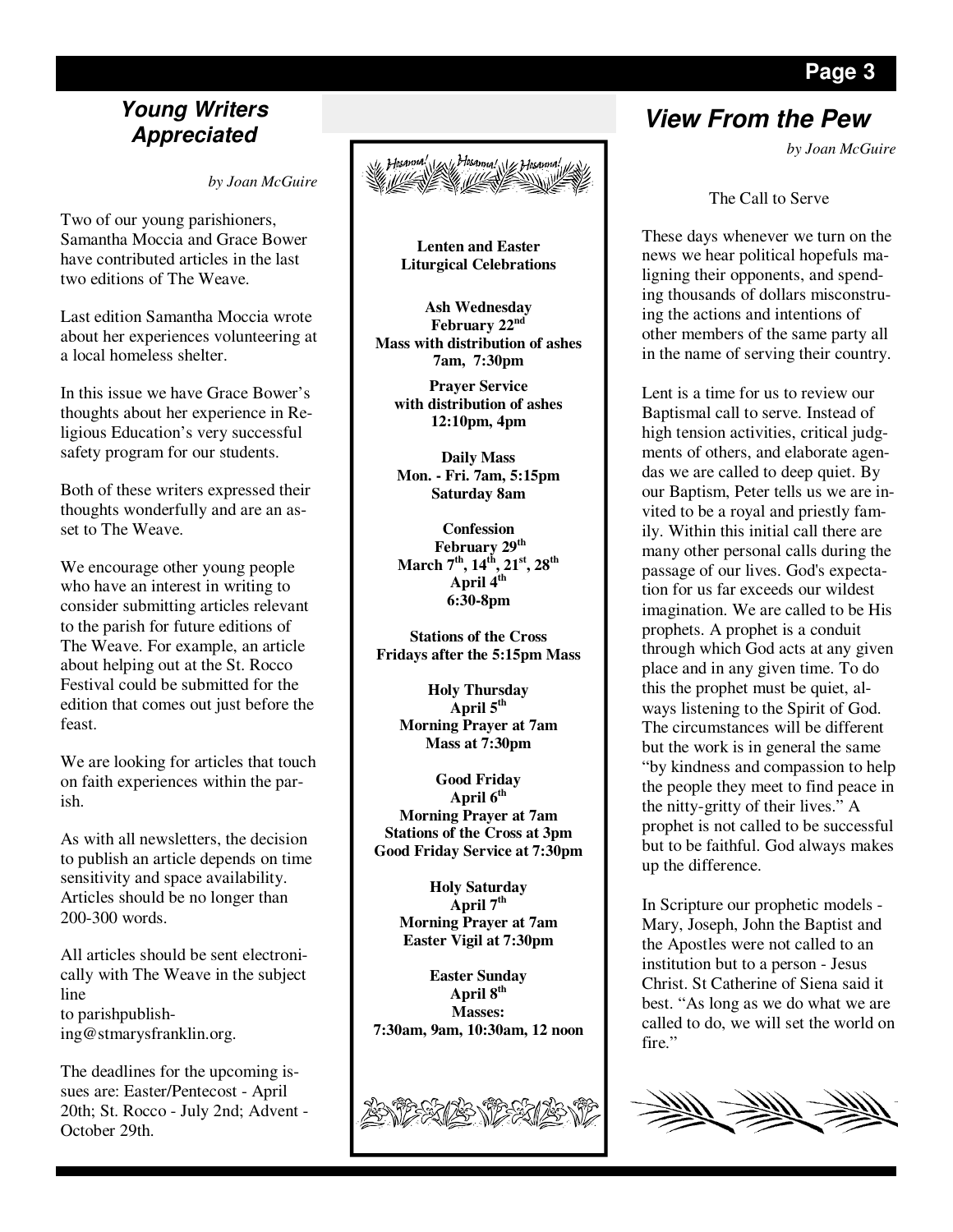#### **Page 4**



# **Mark Your Parish Calendar**

- **Feb. 22 Ash Wednesday Masses: 7am, 7:30pm Prayer Services with ashes: 12:10pm, 4pm**
- **Feb. 24** Stations of the Cross after the 5:15pm Mass
- **Feb. 26** Baptisms
- **Feb. 29** Confession 6:30-8pm
- **Mar. 2** First Friday Adoration
- **Mar. 2** Stations of the Cross after the 5:15pm Mass<br>Mar. 4 Baptisms
- Mar. 4 Baptisms<br>Mar. 4 10th grad
- **Mar. 4** 10th grade Rel. Ed.
- **Mar. 5** Rel. Ed. Penance Services 4pm & 7pm
- **Mar. 6 First Penance**, 3:30 & 5pm
- **Mar. 7** Confession 6:30-8pm
- **Mar. 9** Stations of the Cross after the 5:15pm Mass
- **Mar. 11** Baptisms
- **Mar. 11** Baptismal catechesis, 1:30
- **Mar. 11** Rock Night
- **Mar. 12** Parish Council meeting
- **Mar. 14** Confession, 6:30-8pm
- **Mar. 14** Rocco booth chairs meeting
- **Mar. 16** Stations of the Cross after the 5:15pmMass
- **Mar. 18** CWC Communion Breakfast
- **Mar. 18** Wedding Music Presentation 2pm
- **Mar. 18** 9th grade Rel. Ed.
- **Mar. 21** Confession, 6:30-8pm
- **Mar. 23** Stations of the Cross after the 5:15pm Mass
- **Mar. 25** Baptisms
- **Mar. 27** Mass at nursing home
- **Mar. 28** Confession, 6:30-8pm
- **Mar. 30** Stations of the Cross
- after the 5:15pm Mass<br>**April 1** 10th grade Rel. Ed. **April 1** 10th grade Rel. Ed.
- **April 4** Confession, 6:30-8pm
- **April 5 Holy Thursday**  Morning Prayer, 7am Mass, 7:30pm
- **April 6 Good Friday**  Morning Prayer, 7am Stations of the Cross, 3pm Good Friday Service, 7:30pm
- **April 7 Holy Saturday**  Morning Prayer, 7am Confessions 3-5pm
- Easter Vigil, 7:30pm **April 8 Easter Sunday**  Masses: 7:30, 9, 10:30, 12
- **April 11** Mass at Forge Hill
- **April 12** First Communion Practice
- April 14 Anointing Mass at Central Park Terrace, 10:30am
- **April 15** Baptisms
- **April 19** Bereavement Support group begins; preregistration req'd

# **Anointing Mass for Healing**

A special healing Mass will be held on Saturday, April  $14<sup>th</sup>$  starting at 10:30am at the Community Center at Central Park Terrace.

Anyone who is experiencing a health problem, anticipating surgery and is in need of healing is invited to attend. Also, anyone who would like to pray for those in need of healing are invited to this special Mass.

This Mass is sponsored by St Mary Health Ministry and The Legion of Mary.

Light refreshments will be provided. For additional information, please call Nan Rafter at the rectory, 508-528- 0020 or

www.narafter@stmarysfranklin.org

# 

**April 22** Baptisms **April 22** Baptismal catechesis **April 23** First Communion Practice **April 24** Mass at nursing home, 1:30 **April 24** First Communion Practice **April 25** First Communion Practice **April 26** First Communion Practice **April 28 First Communion** 10am, 12pm **April 29** Baptisms **May 2** First Communion Practice<br>**May 3** First Communion Practice **May 3** First Communion Practice<br>**May 4** First Friday Adoration **May 4** First Friday Adoration<br>**May 5** First Communion 10 **First Communion 10am.**  12pm **May 6** Baptisms **May 6** Rock Night **May 9** Mass at Forge Hill **May 13** Baptisms **May 16** CWC Banquet **May 16 Vigil Mass 4pm May 17 Ascension Thursday May 20** Baptisms **May 20** Baptismal catechesis, 1:30 **May 22** Mass at nursing home

- **Masses: 7am, 9am, 7:30pm**
- **May 27** Baccalaureate Mass
- **May 27 Pentecost**
- **May 28 Memorial Day**
- No 7am Mass 9am Mass at cemetery **June 3** Prolatio Singers Concert

#### **Bereavement Support Group Scheduled**

A seven week bereavement support group will begin on Thursday, April 19<sup>th</sup> from 7-9pm in the lower church. This faith-based support group is open to anyone who has experienced a recent loss. There is no charge for this program, however space is limited. To register, please call Nan Rafter at the rectory.



# **… I Like Lent**

*(Continued from page 2)* 

the pinnacle of our spiritual growing season. Fragrant blossoms of joy abound. Our spiritual backs no longer ache. Our chapped and blistered hands are healed. Our hearts leap for joy; Easter Sunday! He is Risen!

Gardens take time, tasks and patience. Plant your spiritual Easter garden all during Lent. The work will take discipline. It will not always be easy. Neither was Christ's journey to Golgotha. I like Lent because it allows me to clear away the dead aspects of my spiritual garden to prepare the glory of the Cross found in the same garden on Easter Sunday! Remember all good gardens require time, care and tenderness… but the results are worth the effort!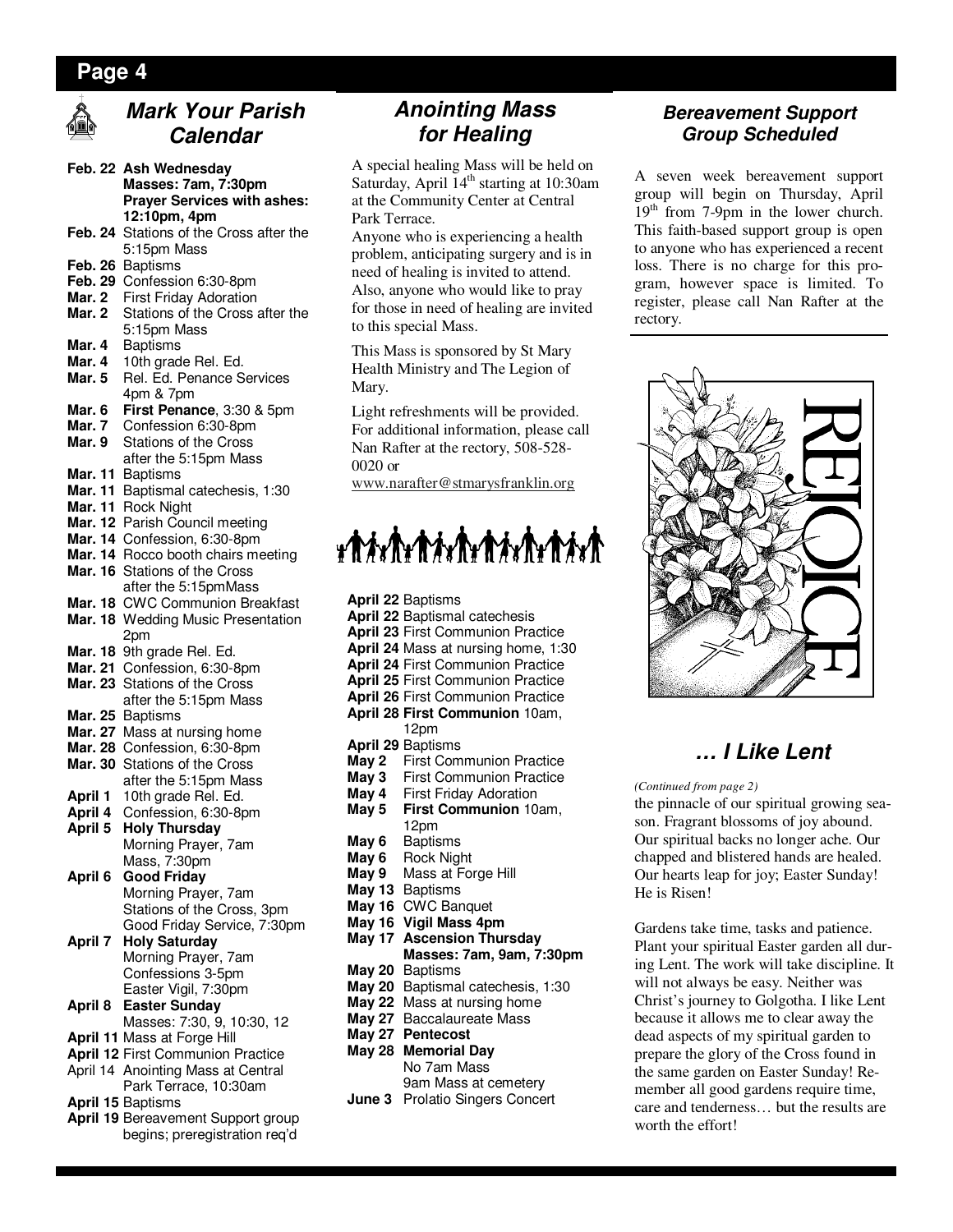

#### *by Nan Rafter, Parish Nurse*

 Did you know that the greatest gift we can give to our children is the healthy sense of self? Of course you knew this, but sometimes we get caught up in life events and we need a gentle reminder. The family plays a major role in the development of a child's self-esteem.

Much of our self-esteem can be traced back to how we were treated as children. Children are not born with self-esteem; rather self-esteem is really a reflection of another's opinion of us. As adults, we may need to forgive our parents if they were not able to help us feel lovable, capable and valued.

With my own children, I try to see them both as individuals, each with their own gifts and honor and respect them for who they are. I look in awe at my granddaughter and how she goes through each day happily as she experiences new adventures and builds up a positive sense of self. Each visit I try to bring the love and values I grew up with.

Growing up as an only child, I was the center of my parent's universe. Yes, I admit I was spoiled but I was taught some wonderful values and lessons. I

# **Nurturing Our Children**

was taught to respect myself and others, I was encouraged to do my best and I was loved no matter what. My parents' expectations were reasonable and they gave me healthy and positive life examples which I continue to use today. There are several ways we can foster self-esteem in our families:

First, we can provide our children/ grandchildren with unconditional love. This is the love we learn best from God. It is easiest for adults to share this love with their children if they themselves know of this love. (Romans chapter 5 and I John chapters 3 and 4.) Unconditional love speaks loudly to children that they are valuable because they are who they are and not what they do. Each person is precious and an irreplaceable child of God.

Second, we can provide the structure and guidance that children need. Love without guidance, really isn't love. Children need to have a sense of their role and position in order to experience a world that is not logical and predictable. It helps them to feel safe, so they can focus on the real work that comes in our life.

Third, we can provide a positive envi-<br>see a strong resemblance to Christ in

| This parish is very large and active. It is important for us to be able to give you accurate infor- |
|-----------------------------------------------------------------------------------------------------|
| mation and for you to be able to contact us as needed. If you wish to contact anyone at the rec-    |
| tory we can be reached by phone, 508-528-0020; Fax, 508-528-1641; or email. Here are email          |
| addresses for the clergy, Religious Education and rectory staff:                                    |
| Father Brian Manning: bmanning@stmarysfranklin.org                                                  |
| Father Frank Campo: fcampo@stmarysfranklin.org                                                      |
| Karen Ackles: director_grades_1-6@stmarysfranklin.org                                               |
| Jayne Malonson: director_grades_7-10@stmarysfranklin.org                                            |
| Religious Education Office: religious.ed@stmarysfranklin.org                                        |
| Paula Coughlin: parishpublishing@stmarysfranklin.org                                                |
| Claire Perry: cperry@stmarysfranklin.org.                                                           |
| Paulette Thomas: pthomas@stmarysfranklin.org                                                        |
| Nan Rafter: nrafter@stmarysfranklin.org                                                             |

*PARISH COMMUNICATION*

 If your parish group or organization would like to place a notice in the bulletin, we must receive it **in writing** by 5pm Sunday afternoon for the following weekend. Information can also be submitted for inclusion on the parish website at any time. Bulletin or website information can be emailed to parishpublishing@stmarysfranklin.org

**If your organization is planning to use any parish facilities,** such as the church, church hall or new meeting rooms or school, for your meetings, events, etc. it is **necessary** that you call and reserve the time and place that you want. This is the **only** way that you can be assured of having your activity at the desired location.

**CHECK OUT OUR PARISH WEBSITE:** www.stmarysfranklin.org. There is a wealth of information available there.

ronment that affirms one another. Children learn a great deal from watching their parents interact. In this scripture which is read at weddings, we are taught what love really is…*Love is patient, love is kind….it is not rude….it is not easily angered…it always protects, trusts hope and perseveres.* (I Cor.13:4-7)

During this Lenten season, instead of giving up chocolate or gummy bears why not spend some quiet time with God and some time without any expectations with your children and grandchildren, sharing your love and kind support.



#### **...Family Resemblance**

#### *(Continued from page 1)*

the way we act, our tolerance of one another, the concern we have for each others needs and our total respect and rejoicing we have for each others differences. This was how the early Christians were known to the people around them. It was not in the prayers they said or by the religious books or art that they displayed in their homes or even the sacred symbols they wore. It was in the essence of their daily lives that people could look and see the resemblance to Christ.

Each Lent as we try to set up patterns of imitation, our resemblance to Christ will grow.

As our lives on earth come to an end our guardian angel will say "It's time to go home. I can see the resemblance. You act just like your heavenly Father and your brother Jesus."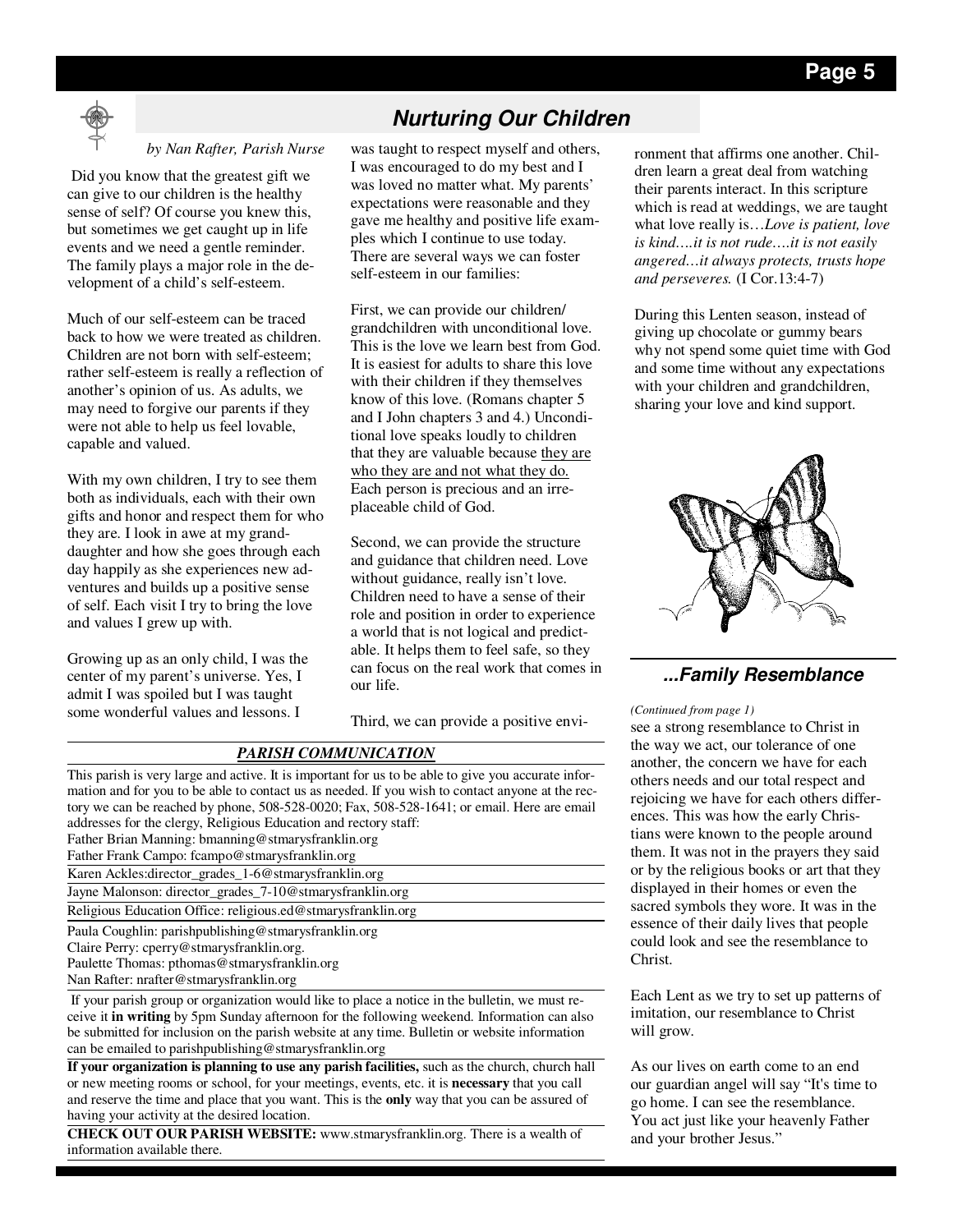#### *by Karen Ackles*

*"To those victims and their families, we beg forgiveness and assure them that the Catholic Church is working to create a safe environment for young people in our Churches, school, and agencies. It must never be business as usual, but rather a firm commitment of every diocese, parish and school to do all we can to avoid the mistakes of the past and create safeguards for the future."* 

*--from Cardinal Sean P. O'Malley's Installation Homily, July 30, 2003* 

The aftermath of the clergy sexual abuse scandal has left many parishioners feeling angry, confused, fractured and disappointed. In an ongoing attempt to help bring about healing and partial resolution, many programs and initiatives have been implemented throughout the diocese. One such program is a safety program geared towards children, to help bring an awareness of child abuse to parishioners in a non-threatening, faith based manner. We at St. Mary's are very fortunate to have this Safety Program for children in Grades 1-6 (more information for Grade 1 will be available soon) and the "Created For Love" Program for students in Grades 7 & 8. Last year, to continue to fulfill the mandate by the Archdiocese, Fr. Brian, through his sensitivity of the subject and desire to provide a comprehensive program, expressed a desire to reach outside of the Religious Education Curriculum to provide a professional program. Barbara Brunelli, M.Ed., a parishioner with over twenty-five years of experience in the field of child abuse and domestic violence has designed and implemented a program that has already exceeded Fr. Brian's initial expectations. As a former Religious Education teacher and mother of three sons, Barbara has been able to combine her Catholic faith and professional knowledge to bring important skills and messages to our children in a fun and highly interactive manner. The goal of the program is to lay a foundation for children to begin to understand their relationship with God outside of the Mass or Religious Edu-

## **Putting Children First**

cation classes. Children hear what a wonderful gift they are from God and the things God wants them to do to always take care of themselves, no matter their age or the situation they may find themselves in. Children are empowered to trust their inner voices and learn ways to speak up when they are scared or confused. Videos, stories, games and role playing are just some of the methods used to help the children practice what they learn. Each session is different for each grade level and parents are encouraged to send their children every year so the important child protection message is continually reinforced. The program is delivered in a way that will help reinforce discussions about family rules that may already be taking place or help initiate a process some parents may find difficult.

Children in Grades 2-6 meet three times per year for this special component of the Religious Education Program. In the fall the younger children come together to review basic safety rules regarding fire, guns, phones, etc., while the older grade lessons talk about rules to follow when they are home alone, basic first aid, peer presthis. sure and trusting their inner voice. Over the winter, all m grades will discuss its. grade level material renembered on the use and abuse of the interyou net. In the spring, Like. age appropriate about instruction is given TŁ. on good touches vs.  $\circ$ bad touches and  $\alpha$ what children <sup>t</sup>o should do if they shadd find themselves in walk a situation where the they are confused  $M_{C, q}$ or scared. The chil- $\mathcal{I}$ dren's relationship

with God is continually woven throughout the lessons.

The program for students in Grades  $7 & 8$ is divided between males and females and discussion focuses on how their sexuality affects their character development and the importance of making good choices now.

Although participation in the program is not mandatory, attendance has already doubled this year and feedback has been extremely positive. Parents who attended the parent information meetings held in the fall, left feeling assured their children were participating in a high quality, much needed program and were grateful it was being offered at our parish. The children



have also expressed a high level of enthusiasm and one child went so far as to discuss her experience in a school writing assignment. Grace Bower, a third grade student at the Kennedy School, wrote the

following essay about her experience with "Safety Week":

me catholics. Kids l:ke Kke Brown. down with hnstopher Sat  $\int_{\text{dof}}$ wgitting र्डाव्ता. Thei week, to was  $brown$ har cane  $in.$ with "short dorK Mrs. Brandli  $M<sub>5</sub>$ . $\beta$ . becau. me. vou can.  $\epsilon$ all hord remember Mrs.Brunelli. She said.  $\diamond$ 1 Mcs. Brunelli  $t_4$  $t_2$ though. dant  $H$ thrae.  $h_{\alpha q}$  $N<sub>of</sub>$ Oneilor others. like  $s_{\alpha}$ craments.  $\sigma_{\rm cool}$ God. staff like that wo love sœ  $\Delta$   $\sim$ stuff like that. Three Love yourself.  $God$  $\partial$ Morning yarsett,  $\rightarrow$ Then Mrs. B talkea tak ni  $\epsilon$ ił your home alone' have to be coreful. PU.  $\delta \hat{h}_{\text{ing}}^{\text{out}}$  $h$ ave you you have to keop younger  $\alpha$  $\hat{E}_{\text{ref}}$  $\int_0^{\infty}$ them  $\dagger$ oo. We. eye  $\mathcal{O} \cap$ Šо Ił about beind  $h$ ome alone too. sa:d video you  $|a|$ to reople You walk never  $\mathcal{F}$  $\mathsf{c}_1$  $\varepsilon$ ibling to  $b$ uddy 'a  $ncrmol<sub>y</sub>$ either have. with.  $\partial$ o æ with After we borne export tree Spiece гS  $A$ fter video  $w_{\text{c}}$ Made  $\mathcal{L}_\mathrm{f}$ went me  $\alpha$ d home. picked we  $qp$  $\gamma$ pojamas I watched home  $\mathcal{L}$  $W45$ aol sleep.  $Hawi-5$ -0  $\frac{1}{2}$ ard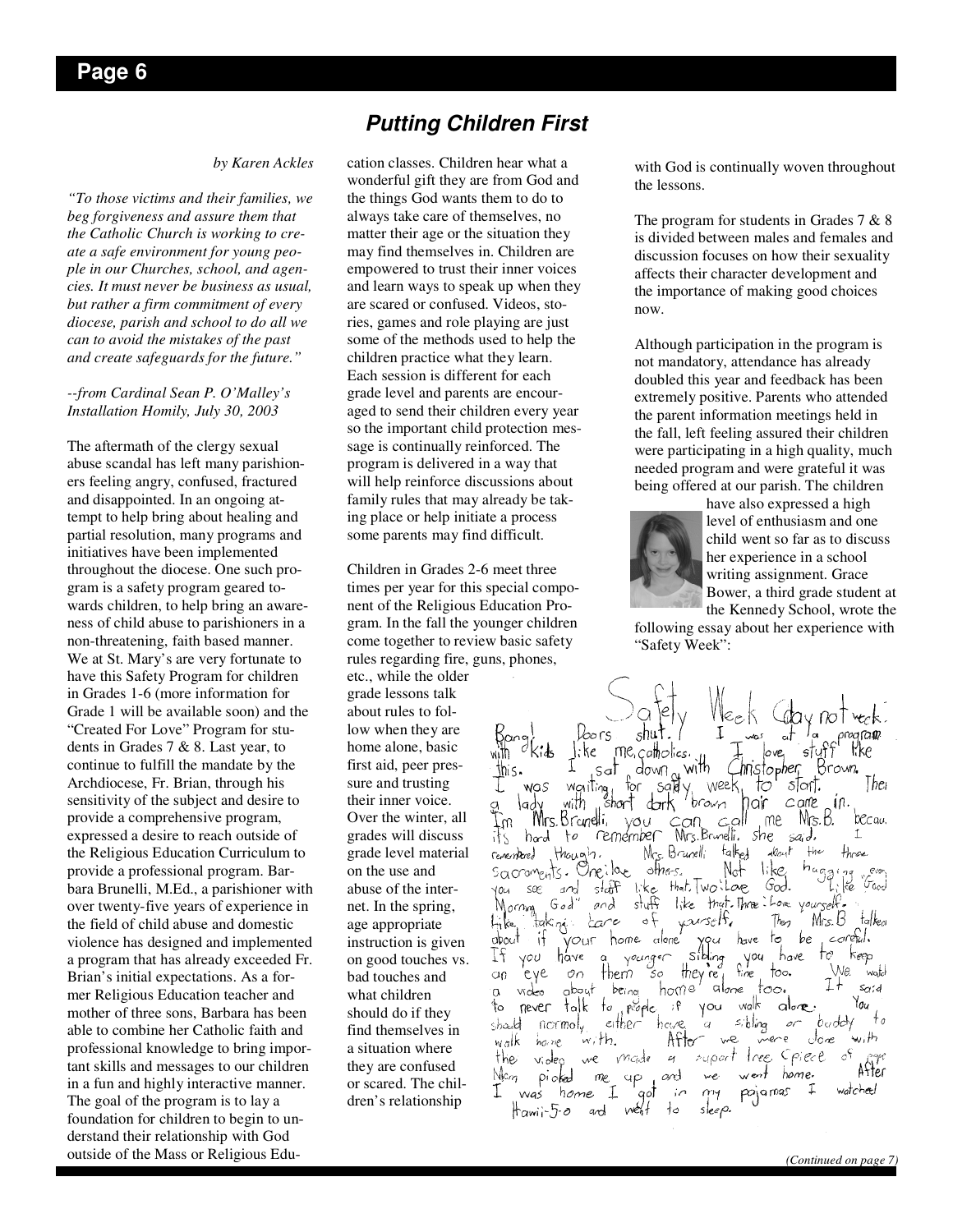# **...Pastoral Planning**

#### *(Continued from page 1)*

resources. All this is a prayerful and participative process.

As we have been reading in the bulletin in the past two months, a major plan for the Mission of our Archdiocese has been developed. The plan has a long name, but a very important name, "Strengthening our Parishes as Primary Communities of Faith." If you have not read it as requested, you can find it at: www.planning2012.org.

Our world has changed greatly in the last decade. If you ask a person in their early twenties, he or she will tell you how much the world has changed in their lives. Twitter, Facebook, I-Pads, 4G, Skype, etc. has dramatically altered our lives. Imagine: cell phones, microwaves and jet engines! Who would believe those realities if you were twenty years old in the 1930's? However, never have we had so much communication taken place with so much loneliness and isolation as the result. The great economic malaise that we are enduring with all its frustration and fear has changed our society. The famous 1% versus 99% radicalized people's feelings and actions. Our educational system seems constantly to be in trouble. The great and painful scandal of our Church has even more painfully damaged our lives. There is great anger constantly behind some people's interactions with the Church, especially its Bishops and lay leaders.

Yet, no matter what, the Church is "the bearer of the good news of salvation." Despite ourselves and our profound human frailty, the Church is the instrument of God's grace in our lives. Yes, we can pray privately at a beach, a mountain or at home, but only together we celebrate the Memorial Banquet, the Mass. The words of the Lord Jesus "Do this in memory of me" have great meaning in our Church. We call ourselves an "Eucharistic People." Today it is fashionable to be spiritual which means having feelings of things celestial, whereas people of substance also have religion which is the living out in real daily ways the 'way of faith and spirituality.'

Yet, how does all that happen today in concrete, practical terms in our Archdiocese and in our own parish? How does all this happen in terms of our own personal faith and commitment? Have we learned the life lessons regarding planning, saying, doing and being responsible? A Planning Committee of all the major elements of our Archdiocese was organized and spent many months, praying, thinking, consulting, asking, learning, reflecting, and deciding. The Pastoral Plan comes from this long process.

Now we have come to the stages of critiquing and refining the plan. Some parts have been decided and some are still in process because part of the planning requires continuing consultation with everyone, priests, deacons, religious, pastoral ministers and associates, religious education personnel, parish councils, finance councils, business managers, parish administrators, etc. The plan recommends that at the present time every church stay open and that the parishes be formed into a geographical collaborative (groups of 1, 2, 3 or 4 parishes) depending also upon numbers of people served. Usually with a newly assigned priest appointed as pastor (and if the numbers warrant, a second priest) with a deacon and a pastoral associate or assistant, with also religious education personnel and support staff, the "Pastoral Service Team" would serve the usually multiple parishes. There would be one Parish Council and Finance Council for the entire "collaborative." Within a reasonable period of time, this Pastoral Service Team with the advice of the Parish Council and Finance Council would then create a new Plan for Mission and Evangelization. This would realign all staff and schedules etc. All the many moving parts of the collaborative parish would be under review and modified to serve the people. This plan places almost all the decision making locally. The parishes of each collaborative will decide "the how, the who and also the what."

During the last two weeks of January, Phase Two of consultations have been taking place. The West Region met and we learned that our Parish of Saint Mary's is one of the seven to be recommended as a single parish collaborative. This recommendation means that we will not be in a shared Pastoral Service Team with any other parish.

More will be going on for us. We will, in fact, be re-shaping the pastoral and support staffs over time. Via the Parish Pastoral Council and Finance Council we will be writing a pastoral plan for our parish and also be participating in more regional and archdiocesan wide planning.

I will be writing more in the Weave over time about all this. I hope this gives everyone a beginning and fair understanding of what is going on, why and how. It makes sense to read the Plan document and the FAQ memo which can be found at www.planning2012.org.



#### **...Putting Children First**

#### *(Continued from page 6)*

As Barbara brings her program to other parishes, parishioners of St. Mary should be pleased to know that by offering a professional, comprehensive program, our Pastor, Fr. Brian, is committed and dedicated to protecting and educating his most vulnerable parishioners-OUR CHILDREN!